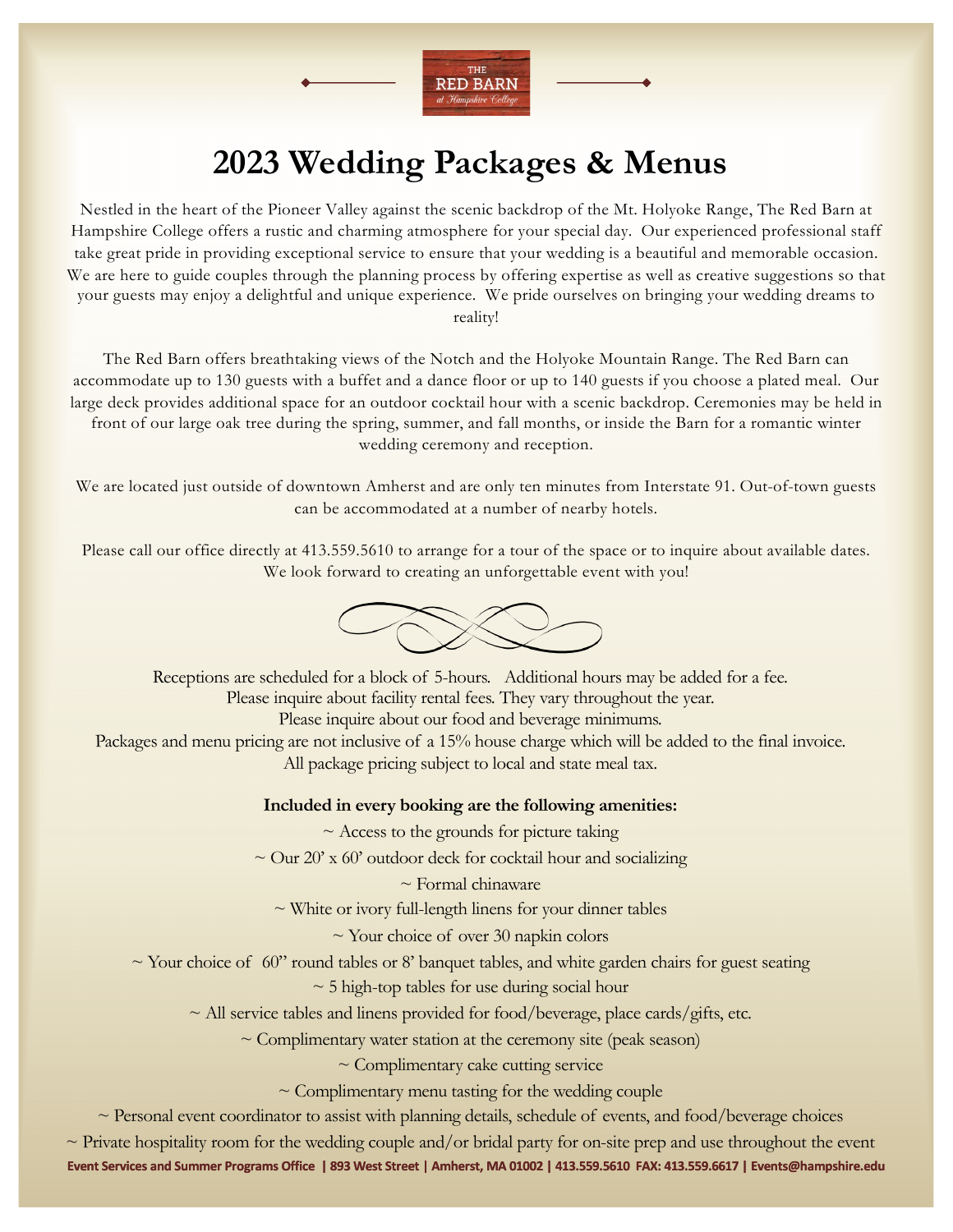

## **2023 Wedding Packages and Menus**

The Red Barn is committed to supporting the local farmers of the Pioneer Valley. We enjoy customizing menus and cater to all special dietary needs. Our culinary team is well-versed in preparing and serving vegan, vegetarian, and gluten-free menu items. Reception menus and service can be as elegant or as informal as the couple wishes, with both buffet and plated meal service options available.

. For your convenience, we are pleased to offer the following packages as options for your wedding day:

#### **Package I** *(Buffet)*

Choice of ONE Stationary Hors d'oeuvre Display Choice of TWO Hand-passed Hors d'oeuvres from the "Red Barn Favorites" Choice of Buffet Salad Choice of TWO Main Entrée Items Choice of TWO Accompaniments

#### **Package II** *(Buffet)*

Choice of ONE Stationary Hors d'oeuvre Display Choice of THREE Hand-passed Hors d'oeuvres from the "Red Barn Favorites" OR "Classic Cravings" lists Choice of Family Style or Plated Salad Choice of TWO Main Entrée Items Choice of TWO Accompaniments Chilled House Champagne Toast Wedding Cake (standard flavors and fillings)

#### **Package III** *(Plated Only)*

Choice of TWO Stationary Hors d'oeuvre Displays Choice of THREE Hand-passed Hors d'oeuvres from the "Red Barn Favorites" OR "Classic Cravings" lists Choice of Family Style or Plated Salad Plated Dinner Service Choice of THREE Main Entrée Items Choice of TWO Accompaniments Chilled Signature Champagne Toast Wedding Cake (standard flavors and fillings) Choice of ONE Gourmet Dessert Bar

*All packages include freshly baked artisan rolls with whipped butter, your choice of salad, ice-water on tables, and a self-serve coffee and tea station following dinner. Plated dinner service is available with Packages I and II for additional fee. All package pricing subject to local and state meal tax.* 

**Event Services and Summer Programs Office | 893 West Street | Amherst, MA 01002 | 413.559.5610 FAX: 413.559.6617 | Events@hampshire.edu**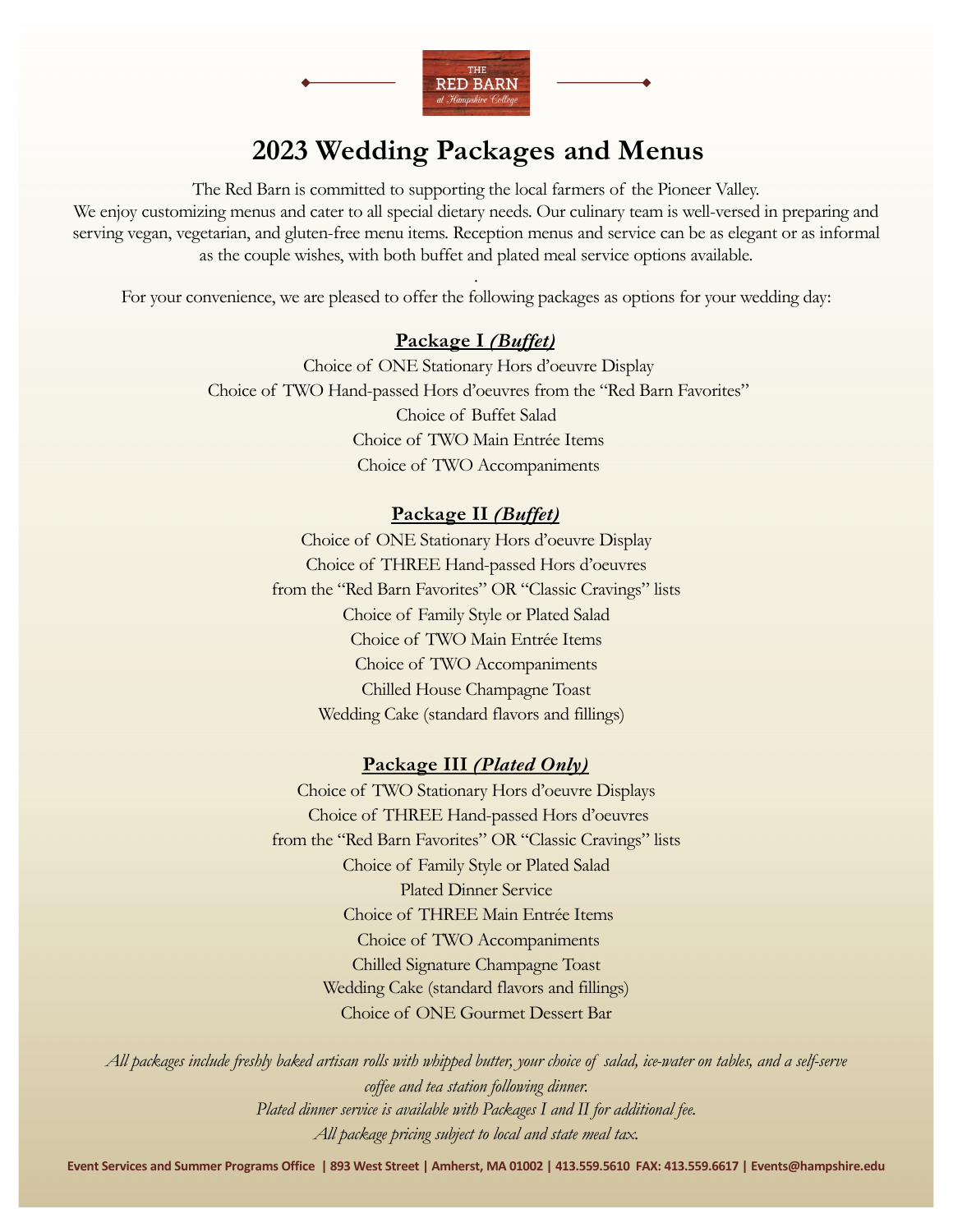

## **~ Menu Selections ~ Hors d'oeuvres ~ Stationary Hors d'oeuvre Displays**

~ House-made Potato Chips or Tri-Color Tortilla Crisps with your choice of two dipping sauces: House-made Ranch (vegetarian), Spicy Roasted Tomato Salsa (vegan), Warm Cheddar (vegetarian), Seasonal Fruit Salsa (vegan)  $\sim$  Roasted Vegetable Crudité with Balsamic Reduction and Basil Mascarpone Cheese

~ Domestic Cheese Display Garnished with Seasonal Fresh Fruit with Assorted Breads and Crackers

 $\sim$  Hot Spinach and Artichoke Dip served with Fresh Baked Pita Chips

 $\sim$  Bruschetta Display Featuring Assorted Spreads, Olives, Artichokes, Roasted Garlic and

Toasted Bread Rounds (*upgrade fee applies)*

~ Mediterranean Display: Tabbouleh and Your Choice of Hummus (Classic, Roasted Garlic, Roasted Pepper and Roasted Vegetable) served with Stuffed Grape Leaves, Assorted Olives, Roasted Red Peppers, Marinated Mushrooms,

Pita Chips and Rosemary Focaccia Triangles (*upgrade fee applies)*

### **Hand-passed Hors d'oeuvres**

#### *"Red Barn Favorites"*

 $\sim$  Chicken Wontons

 $\sim$  Buffalo Chicken Empanadas

~ Mini Assorted or Florentine Quiche

~ Mini Crab Cakes with choice of Remoulade or Spicy Cajun Dipping Sauce *(GF\*)*

 $\sim$  Mini Vegetable Eggrolls with Duck Sauce

~ Risotto Arrancini *(Vegan Risotto Option Available, GF\*)* 

 $\sim$  Samosa (Vegetable or Chicken) with a Mango Chutney

 $\sim$  Sesame Chicken with a Scallion Tamari or Orange Ginger Sauce

~ Shrimp, Chicken, or Pork **and** Vegetable Pot Stickers with a Chili Garlic Sauce

 $\sim$  Spanikopita

 $\sim$  Wild Mushroom Empanadas with a Chimichurri Dipping Sauce

 $\sim$  Pulled Pork Sliders

~ Mac & Cheese Fritters

 $\sim$  Artichoke Beignets

#### *"Classic Cravings"*

~ Fresh Mozzarella and Tomato Bruschetta *(GF\*)*

~ Chicken or Beef Satay with Peanut Dipping Sauce *(GF)*

~ Coconut and Panko Crusted Shrimp served with a Mango Chutney Dipping Sauce (*upgrade fee applies)*

~ Grilled or Cajun-Style Shrimp *(GF)*

 $\sim$  Shrimp and/or Vegetable Spring Rolls with Peanut Sauce and Sweet Chili Sauce

~ Parmesan & Cracker Crumb Stuffed Mushroom *(GF\*)*

~ Herbed Cheese, Prosciutto, and Asparagus Roll *(GF)*

~ Mini Chicken Cordon Bleu

 $\sim$  Mini Beef Wellingtons

~ Classic Shrimp Cocktail (*upgrade fee applies) (GF)*

~Scallops Wrapped in Bacon with Sweet Soy glaze *(upgrade fee applies) (GF)*

**Event Services and Summer Programs Office | 893 West Street | Amherst, MA 01002 | 413.559.5610 FAX: 413.559.6617 | Events@hampshire.edu GF\****= Can be made gluten free* **GF***=Gluten Free*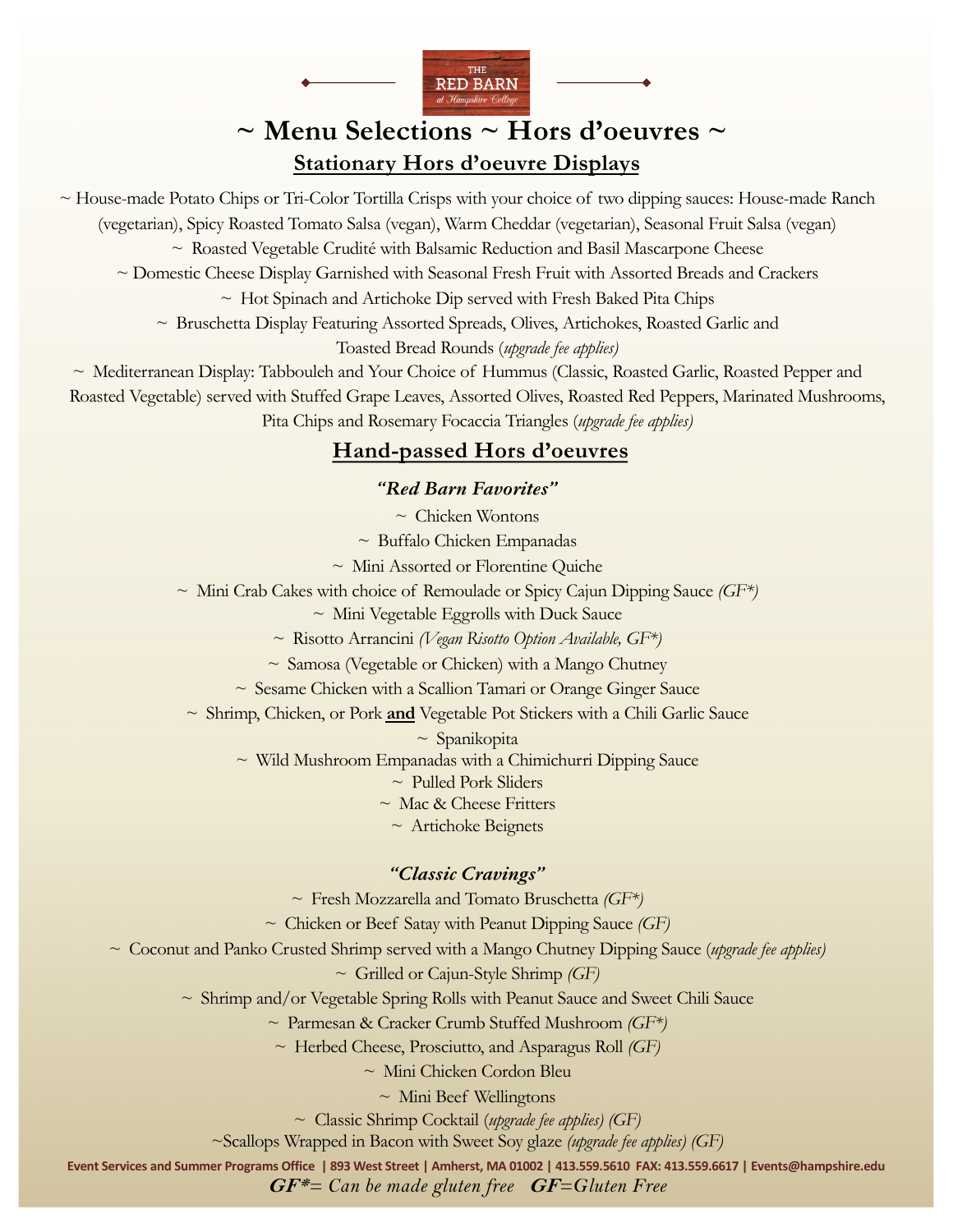

## **~ Menu Selections: Starters ~**

*Your choice of salad can be offered as part of the buffet, plated, or family-style. This course may be plated for an additional fee in Package I. A soup selection may be substituted for an additional fee. Soup and salad may be added for an additional fee.*

#### **Salad Selections**

~ Classic Caesar Salad *(GF)*

~ Field Greens with Cranberries, Walnuts, and Apple Cider Vinaigrette *(GF)*

~ Mixed Greens with Gorgonzola, Spicy Pecans, Beets, and Citrus Balsamic Vinaigrette *(GF)*

~ Red Leaf Salad with Crisp Pears, Crumbled Goat Cheese, Candied Walnuts, and Raspberry Vinaigrette *(GF)*

~ Citrus Spinach Salad with Mandarin Oranges, Ruby Red Grapefruit, Almonds, Red Onions, and Sesame Seeds *(GF)*

~ Tossed Greens with Chef's Choice Vegetables; with Your Choice of Balsamic, Bleu Cheese, Creamy or Balsamic

Italian, Green Goddess, Ranch or Yogurt Dill Dressing (*GF)*

#### **Soup Selections**

~ Broccoli Cheddar ~ Chilled Gazpacho ~ Potato leek ~ Pumpkin Bisque *(seasonal)* ~ Corn Chowder  $\sim$  Minestrone

## **~ Menu Selections: Accompaniments ~**

~ Classic Rice Pilaf (*vegan)*

~ Garlic Green Beans *(vegan, GF)*

~ Roasted Butternut Squash with or without Cranberries *(vegan, GF)*

 $\sim$  Roasted Fingerling Potatoes (GF)

~ Medley of Roasted Sweet, Russet and Purple Potatoes (GF)

 $\sim$  Red Roasted Potato with Rosemary and Lemon Juice (vegan, GF)

~ Cous Cous with Lemon Fresh Herbs, Roasted Tomatoes and Olive Oil (*vegan)*

~ Seasonal Vegetable Medley (*vegan, GF)*

 $\sim$  Garlic Cream Mashed Potatoes (GF)

~ Twice Baked Potatoes (GF)

~Seared Broccolini (GF)

~Apricot and Ginger Glazed Carrots (GF)

~Baby Carrots in Butter and Brown Sugar (GF)

**Event Services and Summer Programs Office | 893 West Street | Amherst, MA 01002 | 413.559.5610 FAX: 413.559.6617 | Events@hampshire.edu GF\****= Can be made gluten free* **GF***=Gluten Free*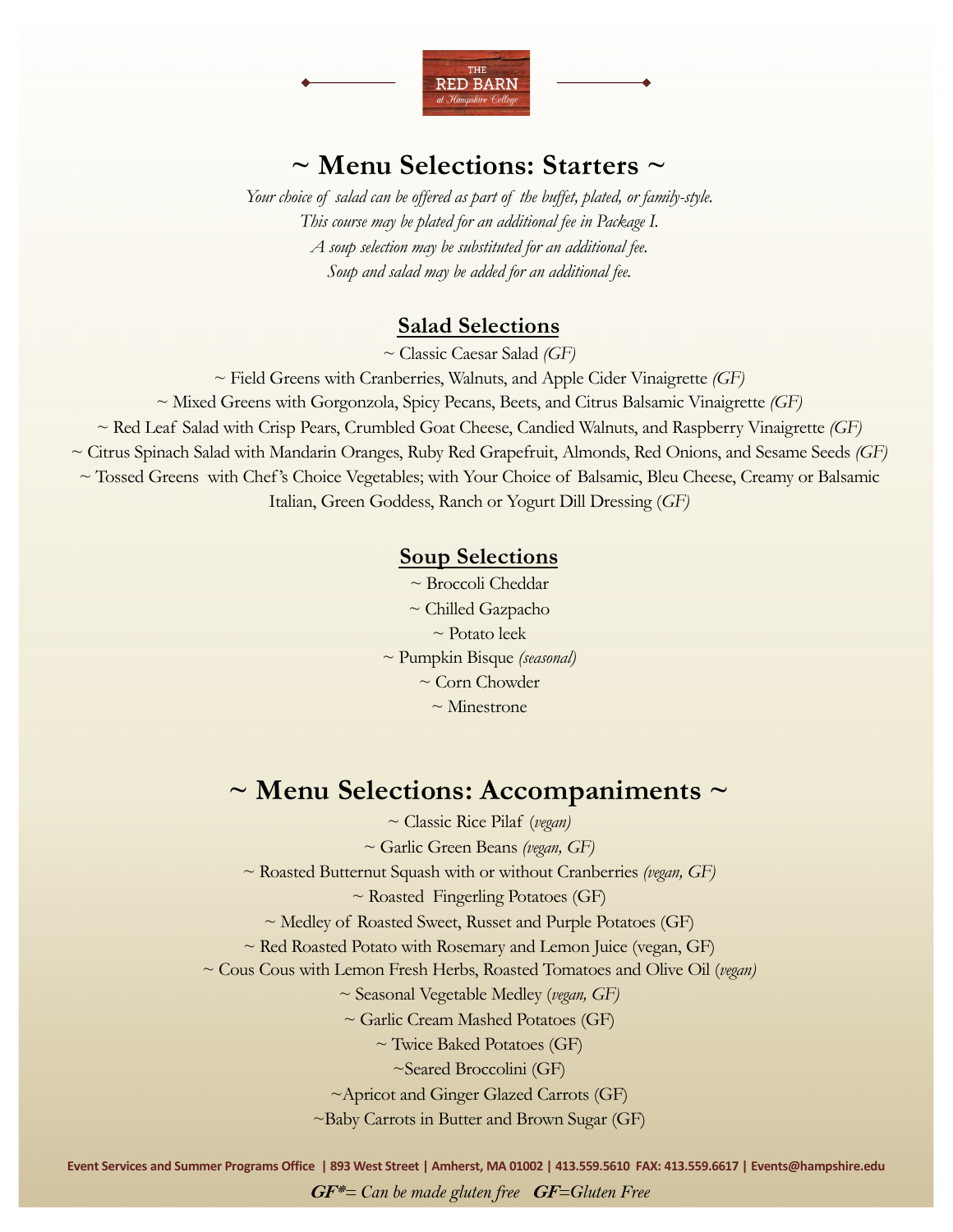

**~ Menu Selections: Entrees ~** *Additional entrées may be added to any package for a fee (plus an upgrade fee where noted).*

*Beef entrees will be prepared medium-rare, unless otherwise requested.*

### **Beef ~ Pork**

 $\sim$  Ale Braised Short Ribs with Caramelized Onions and Balsamic Glaze (GF\*)

~ Carved Pan-seared Beef Tenderloin w/ Zinfandel Balsamic or Red Wine Demi-Glaze (Carver Included) (*upgrade fee applies*) (GF)

~ Carved Slow-Roasted Prime Rib of Beef with Au Jus and Horseradish Cream Sauce (Carver Included) (*upgrade fee applies*)(GF)

 $\sim$  Carved Garlic and Pepper Crusted Pork (GF)

~ Herb Crusted Pork Roast with Grain Mustard Honey Glaze (GF)

#### **Poultry**

 $\sim$  Chicken Roulade Stuffed with Spinach and Fontina Cheese (GF\*)

 $\sim$  Hazelnut Encrusted Chicken with an Apple Cider Glaze (GF\*)

 $\sim$  Prosciutto Wrapped Chicken with Gorgonzola Cream and Sautéed Spinach (GF)

 $\sim$  Chicken Piccata with a Lemon Caper Butter Sauce(GF\*)

~Crispy Skinned Statler Chicken with Cider Reduction (GF)

~Pesto Crusted Chicken with Sundried Tomato Romano Cream Sauce

~ Chicken Provencal, Sautéed Medallions w/Sundried Tomatoes, Artichoke Hearts, Roasted Peppers and Black Olives (GF)

 $\sim$  Carved Herb Roasted Breast of Turkey with Cranberry Apple Compote (GF)

#### **Seafood**

~ Grilled Salmon with choice of Seasonal Salsa or Dill Sauce (GF)

 $\sim$  Cracker Crumb Halibut with Herb Butter Sauce (GF\*)

 $\sim$  Baked Stuff Scrod with Lobster Newburg Sauce

~ ~Baked Jumbo Shrimp with Herb Scallop Stuffing *(Plated only) (Upgrade fee applies)* 

~ Jumbo Shrimp Scampi over Asiago Cheese Tortellini

 $\sim$  Local Striped Bass with a Hot Relish Sauce (GF)

#### **Vegetarian/Vegan**

~ Butternut Squash Ravioli with Sage Butter Cream Sauce and Toasted Almonds

~ Porcini Mushroom Ravioli with Asiago Cream Sauce and Portobello Mushrooms

~ Portobello Mushroom Stuffed with Polenta Topped with Fresh Tomato Basil Ragout *(vegan, GF)*

 $\sim$  Grilled Polenta Wedge with Summer Vegetable Ragout and Roasted Garlic Whipped Ricotta (GF)

~ Quinoa and Seasonal Vegetable Stuffed Pepper with Sundried Tomato Pesto *(vegan, GF)*

~ Italian Style Vegetarian Stuffed Peppers with Mozzarella, Pine Nuts, Pesto and Seasonal Bread Crumbs in a Tomato Basil Sauce(GF\*)

### **Children Meals (under 12)**

~ Grilled Chicken Tortellini Alfredo

 $\sim$  Spaghetti & Meatballs

 $\sim$  Macaroni & Cheese and Hot Dog

 $\sim$  Chicken Tenders with French Fries

**Event Services and Summer Programs Office | 893 West Street | Amherst, MA 01002 | 413.559.5610 FAX: 413.559.6617 | Events@hampshire.edu**

**GF\****= Can be made gluten free* **GF***=Gluten Free*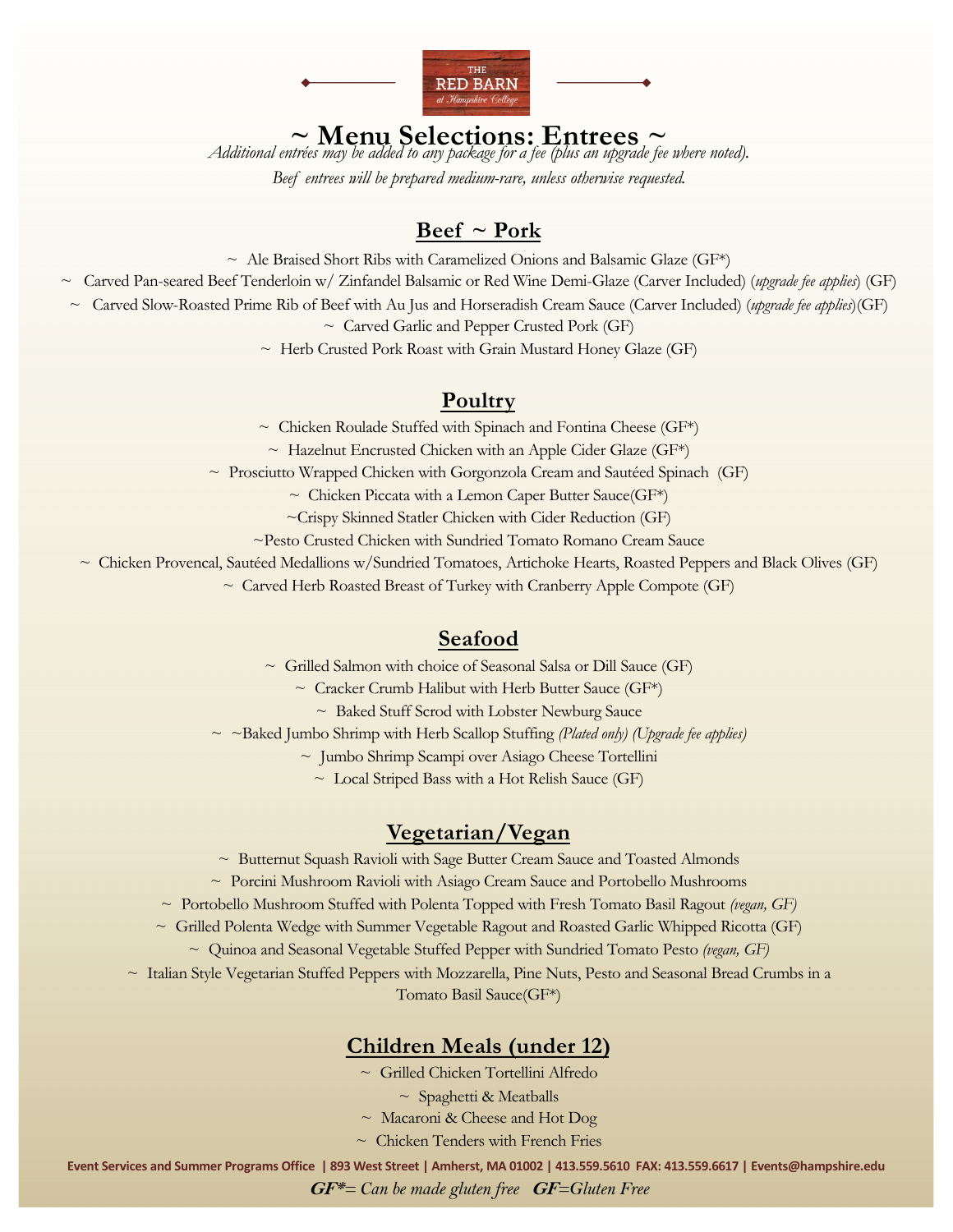

## **~ Gourmet Dessert Bars ~**

*Choice of One dessert Bar included in Package III or may be added to packages I and II.* 

#### **Sweet Treat Bar**

Choose 3 of the following items: Éclairs, Cheesecakes, Assortment of Dessert Squares, Chocolate Fudge Brownies, Chocolate Mousse Cups, or Cannolis.

#### **Crisp Bar**

Choose 1 of the following items: Apple Crisp, Peach Crisp, Blueberry Crisp, Strawberry Rhubarb Crisp (Spring), Pumpkin Crisp (Fall), Triple Berry Crisp (Fall); served with Vanilla Ice Cream and Homemade Whip Cream.

#### **Shortcake Bar**

Biscuits and Pound Cake with Accompaniments Including: Whipped Cream, Raspberries, Blueberries and Strawberries.

#### **Cheesecake Bar**

Philly Cheesecake with an Assortment of Sauces Including: Strawberry, Raspberry, Blueberry, Chocolate and Caramel and Whipped Cream.

### **Ice Cream Sundae Bar**

Choice of 2 Ice Creams (Vanilla, Chocolate, Strawberry) with a Choice of 3 Candy Toppings and Sauces (Chocolate Sauce, Caramel Sauce and Whipped Cream).

### **Chocolate Covered Strawberries**

Added to any package at an additional fee.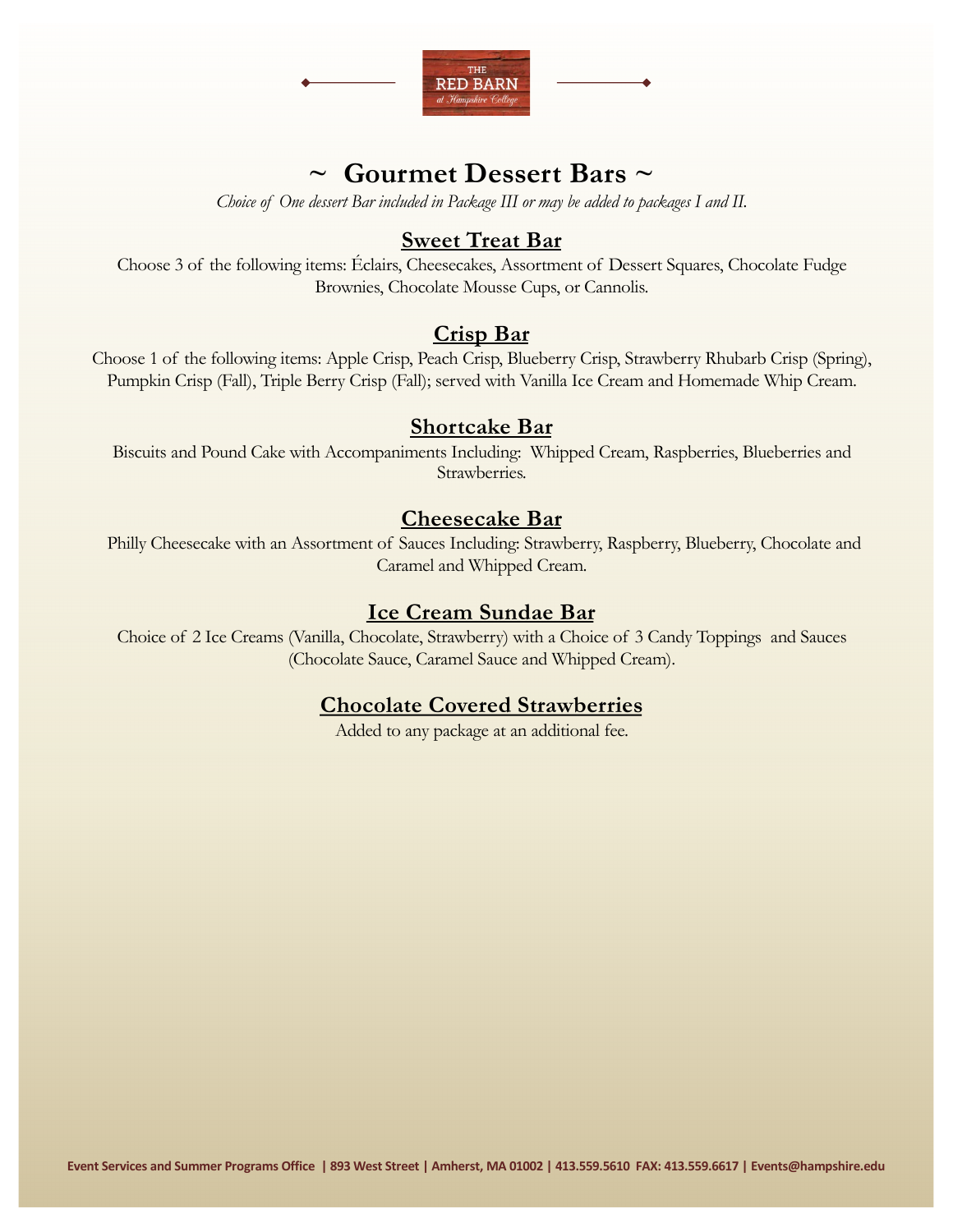

### **~ Beverage Service ~ House Brands**

*White Wines: Matua Sauvignon Blanc, J Lohr Riesling, McManis Chardonnay, Cavit Pinot Grigio Rose Wines: Jean Luc Columbo Red Wines: McManis Pinot Noir, McManis Petite Syrah, Pizzella Malbec, McManis Cabernet Champagne: Primaterra Prosecco (Sparkling) Beers: Bud Light, Corona, Sam Adams, Sam Adams Seasonal, Blue Moon, Assorted Spiked Seltzer, City Roots Cider, Magic Hat #9 Liquors: Titos, Tanqueray, Captain Morgan, Johnnie Walker Red, Kahlua, Jack Daniels, Jim Beam, Bacardi Superior, St. Remy VSOP, Sauza Silver*  **Signature Brands** *White Wines: Josh Sauvignon Blanc, Essence Riesling, Angeline Reserve Chardonnay, Borgo Magredo Pinot Grigio Red Wines: Angeline Reserve Pinot Noir, La Maialina Red Blend, Tikal Mendoza Malbec, Angeline Reserve Cabernet Rose Wine: Josh Champagne: Bodegas Naveran (Sparkling)* 

*Beers: BBC Steel Rail, White Lion Pale Ale, Peak Organic Summer, Wormtown Be Hoppy, Blue Point Hoptical Illusion, BBC Long Daze Hefeweizen, BBC Drayman's Porter, Shacksbury Semi Dry Cider, Red Bridge* 

*Liquor: Remy Martin VSOP, Ketel 1, Bombay Saphire, Crown Royal, Glenlivet, Baileys, Knob Creek, Mount Gay, Captain Morgan Spiced Rum, Hornitos Reposado*

*Cordials: Special order by the bottle* 

Please inquire for more information and pricing on our beverage packages

## **~Event & Menu Enhancements ~**

A variety of items are available to assist our wedding couples in their planning. Enhancements may be added to any package or selection of menu items chosen. Please inquire for a detailed list of all options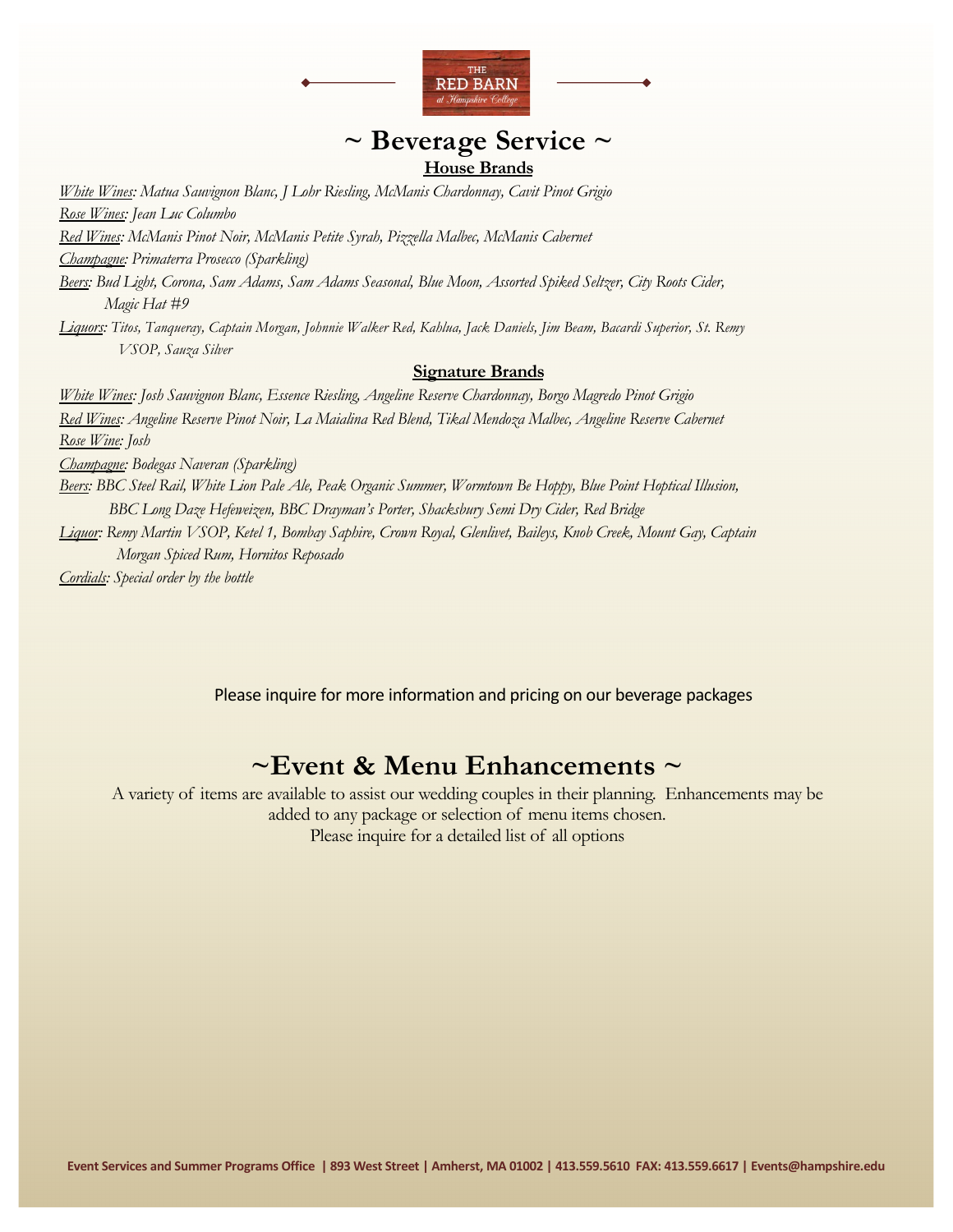

# **~ Facility Rental Rates ~**

| <u> Peak Season (May – October)</u>           |            |
|-----------------------------------------------|------------|
| Friday & Sunday                               | \$3,800.00 |
| Saturday                                      | \$5,200.00 |
|                                               |            |
| <b>Non-Peak Season (November &amp; April)</b> |            |
| Friday & Sunday                               | \$2,800.00 |
| Saturday                                      | \$3,800.00 |
|                                               |            |
| <b>Winter Season (December-March)</b>         |            |
| Friday & Sunday                               | \$2,000.00 |
| Saturday                                      | \$2,500.00 |
|                                               |            |
| <b>Ceremony On-site</b>                       |            |
| <b>On-site Ceremony</b>                       | \$500.00   |
| Winter Season                                 | No Charge  |

*Inquire about midweek facility rental rates*